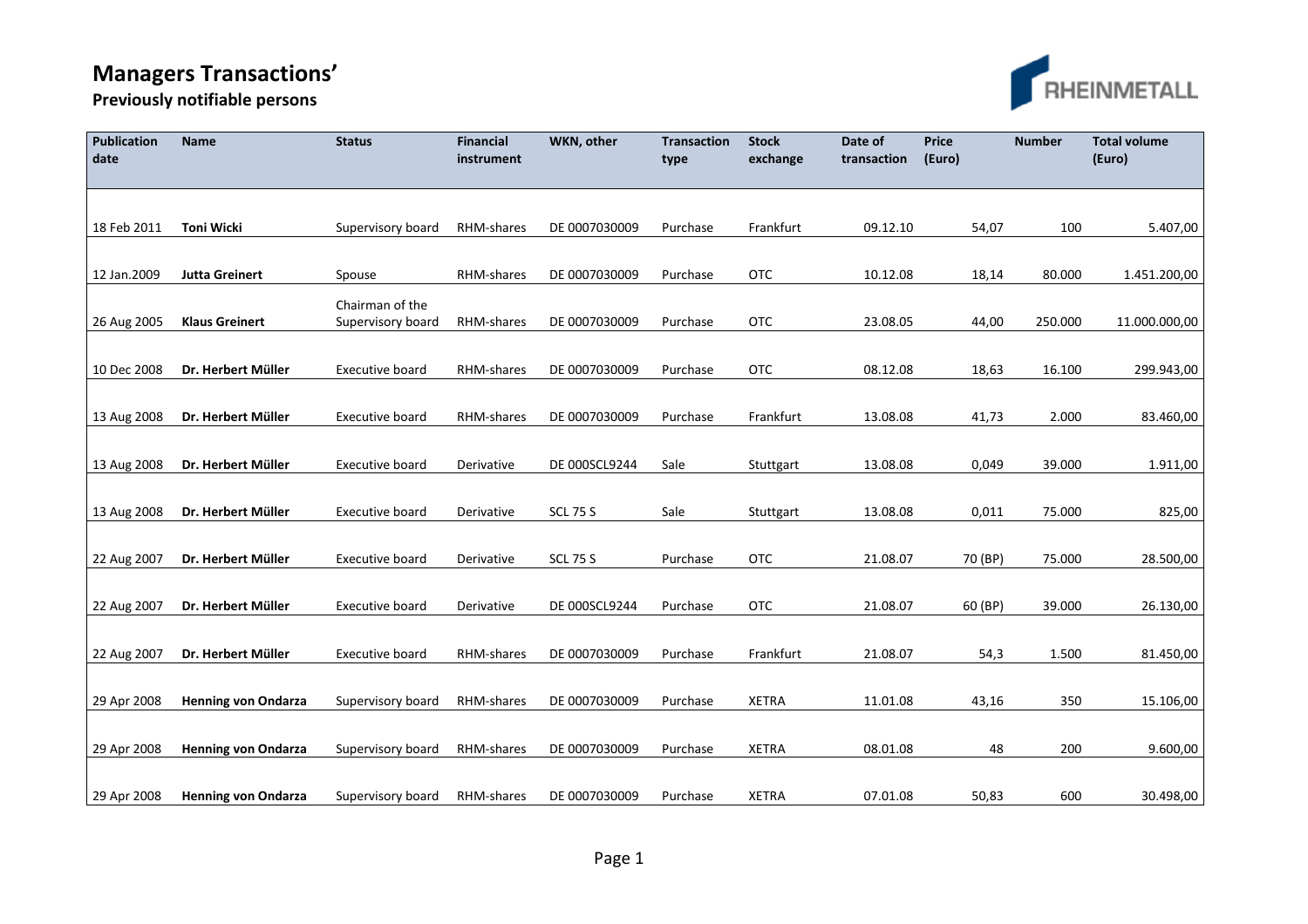## **Managers Transactions'**



**Previously notifiable persons** 

| 10 Dec 2008 | <b>Klaus Eberhardt</b>   | Executive board        | RHM-shares | DE 0007030009 | Purchase | <b>XETRA</b> | 09.12.08 | 20,25   | 5.000  | 101.250,00 |
|-------------|--------------------------|------------------------|------------|---------------|----------|--------------|----------|---------|--------|------------|
|             |                          |                        |            |               |          |              |          |         |        |            |
| 10 Dec 2008 | <b>Klaus Eberhardt</b>   | Executive board        | RHM-shares | DE 0007030009 | Purchase | <b>XETRA</b> | 08.12.08 | 18,69   | 5.000  | 93.450,00  |
|             |                          |                        |            |               |          |              |          |         |        |            |
| 10 Dec 2008 | <b>Klaus Eberhardt</b>   | <b>Executive board</b> | RHM-shares | DE 0007030009 | Purchase | <b>XETRA</b> | 05.12.08 | 18,17   | 5.000  | 90.850,00  |
|             |                          |                        |            |               |          |              |          |         |        |            |
| 22 Aug 2007 | <b>Klaus Eberhardt</b>   | Executive board        | Derivative | DE 000SCL9244 | Purchase | Frankfurt    | 21.08.07 | 60 (BP) | 75.000 | 50.250,00  |
|             |                          |                        |            |               |          |              |          |         |        |            |
| 22 Aug 2007 | <b>Klaus Eberhardt</b>   | Executive board        | RHM-shares | DE 0007030009 | Purchase | <b>XETRA</b> | 21.08.07 | 54,1661 | 2.750  | 148.956,78 |
|             |                          |                        |            |               |          |              |          |         |        |            |
| 01 Apr 2009 | <b>Reinhard Sitzmann</b> | Supervisory board      | RHM-shares | DE 0007030009 | Purchase | <b>XETRA</b> | 01.04.09 | 25,32   | 3.290  | 83.302,80  |
|             |                          |                        |            |               |          |              |          |         |        |            |
| 10 Dec 2008 | <b>Reinhard Sitzmann</b> | Supervisory board      | RHM-shares | DE 0007030009 | Purchase | <b>XETRA</b> | 10.12.08 | 20,42   | 373    | 7.616,66   |
|             |                          |                        |            |               |          |              |          |         |        |            |
| 10 Dec 2008 | <b>Reinhard Sitzmann</b> | Supervisory board      | RHM-shares | DE 0007030009 | Purchase | <b>XETRA</b> | 10.12.08 | 20,43   | 284    | 5.802,12   |
|             |                          |                        |            |               |          |              |          |         |        |            |
| 07 Nov 2008 | <b>Reinhard Sitzmann</b> | Supervisory board      | RHM-shares | DE 0007030009 | Purchase | <b>XETRA</b> | 07.11.08 | 22,35   | 215    | 4.805,25   |
|             |                          |                        |            |               |          |              |          |         |        |            |
| 07 Nov 2008 | <b>Reinhard Sitzmann</b> | Supervisory board      | RHM-shares | DE 0007030009 | Purchase | <b>XETRA</b> | 07.11.08 | 22,29   | 400    | 8.916,00   |
|             |                          |                        |            |               |          |              |          |         |        |            |
| 07 Nov 2008 | <b>Reinhard Sitzmann</b> | Supervisory board      | RHM-shares | DE 0007030009 | Purchase | <b>XETRA</b> | 07.11.08 | 22,28   | 1.129  | 25.154,12  |
|             |                          |                        |            |               |          |              |          |         |        |            |
| 07 Nov 2008 | <b>Reinhard Sitzmann</b> | Supervisory board      | RHM-shares | DE 0007030009 | Purchase | <b>XETRA</b> | 07.11.08 | 22,5    | 256    | 5.760,00   |
|             |                          |                        |            |               |          |              |          |         |        |            |
| 05 Nov 2008 | <b>Reinhard Sitzmann</b> | Supervisory board      | RHM-shares | DE 0007030009 | Purchase | <b>XETRA</b> | 05.11.08 | 25,16   | 115    | 2.893,40   |
|             |                          |                        |            |               |          |              |          |         |        |            |
| 05 Nov 2008 | <b>Reinhard Sitzmann</b> | Supervisory board      | RHM-shares | DE 0007030009 | Purchase | <b>XETRA</b> | 05.11.08 | 25,15   | 400    | 10.060,00  |
|             |                          |                        |            |               |          |              |          |         |        |            |